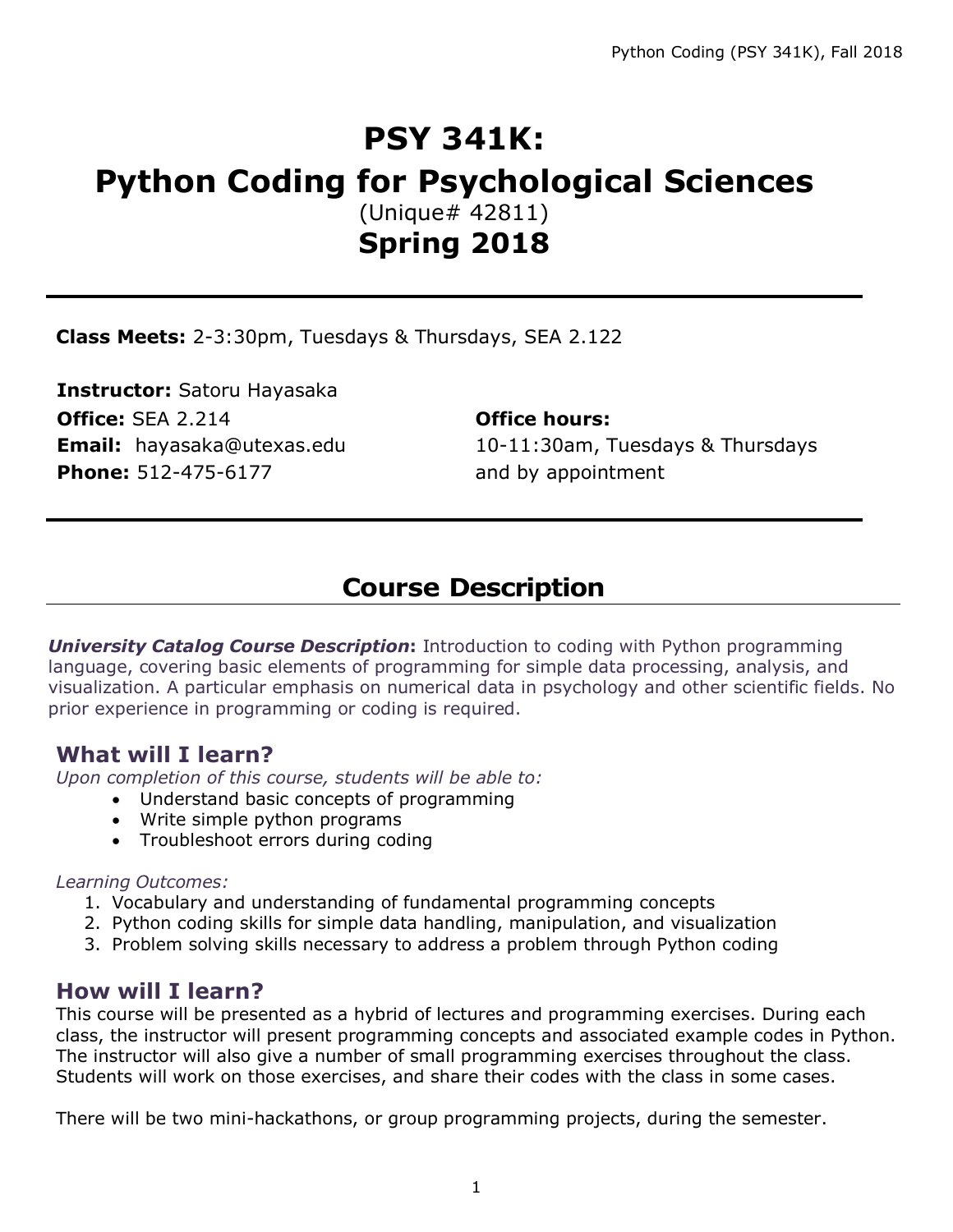#### **Pre-requisites for the course:**

For psychology majors, upper-division standing and Psychology 301 and 418 with a grade of at least C in each; for others, upper-division standing, Psychology 301 with a grade of at least C, and one of the following with a grade of at least C: African and African Diaspora Studies 302M, Civil Engineering 311S, Economics 329, Educational Psychology 371, Electrical Engineering 351K, Government 350K, Mathematics 316, 362K, Mechanical Engineering 335, Psychology 317,Sociology 317L, Social Work 318, Statistics 309, Statistics and Data Sciences 301, Statistics and Data Sciences 302 (or Statistics and Scientific Computation 302), 303 (or Statistics and Scientific Computation 303), 304 (or Statistics and Scientific Computation 304), 305 (or Statistics and Scientific Computation 305), 306 (or Statistics and Scientific Computation 306), 318 (or Statistics and Scientific Computation 318), 321 (or Statistics and Scientific Computation 321), 328M (or Statistics and Scientific Computation 328M).

## **Course Resources**

#### **Required Resources**

*Computer*: A computer with Python is required to complete in-class exercises, mini-hackathons, and homework assignments. Students are encouraged to bring a laptop to the class with Python and the required libraries installed. Those who do not have access to a laptop may use computers in the classroom. Although the instructor is willing to assist, installing Python on a laptop is ultimately each student's responsibility.

**Python:** We use Python 3 (3.5 or later) in this class. We DO NOT use Python 2 (any version), as some syntax is different between Python 2 and 3. Installation instructions for Python are covered during the first class.

**Python libraries**: Installation instructions for these libraries will be covered during the first class. Note that these libraries are for Python 3. Even if you have these libraries for Python 2, you need to install these for Python 3.

NumPy SciPy Matplotlib Pandas

*Git*: Git enables you clone (or copy) codes, notes, and data associated with this class from GitHub. Git is already pre-installed on Mac. For Windows users, you can download Git for free from its website (https://git-scm.com/downloads ).

## **Optional Resources**

*Textbooks*: There is no required textbook for this class. However, the first half of the class is loosely organized based on the materials from:

> Al Sweigart, *Automate the Boring Stuff with Python: Practical Programming for Total Beginners* No Starch Press (2015)

*Jupyter Notebook*: Jupyter Notebook enables you to read course notes and run Python codes on your web browser. Installation instructions and a brief demonstration of Jupyter Notebook will be presented during the first class.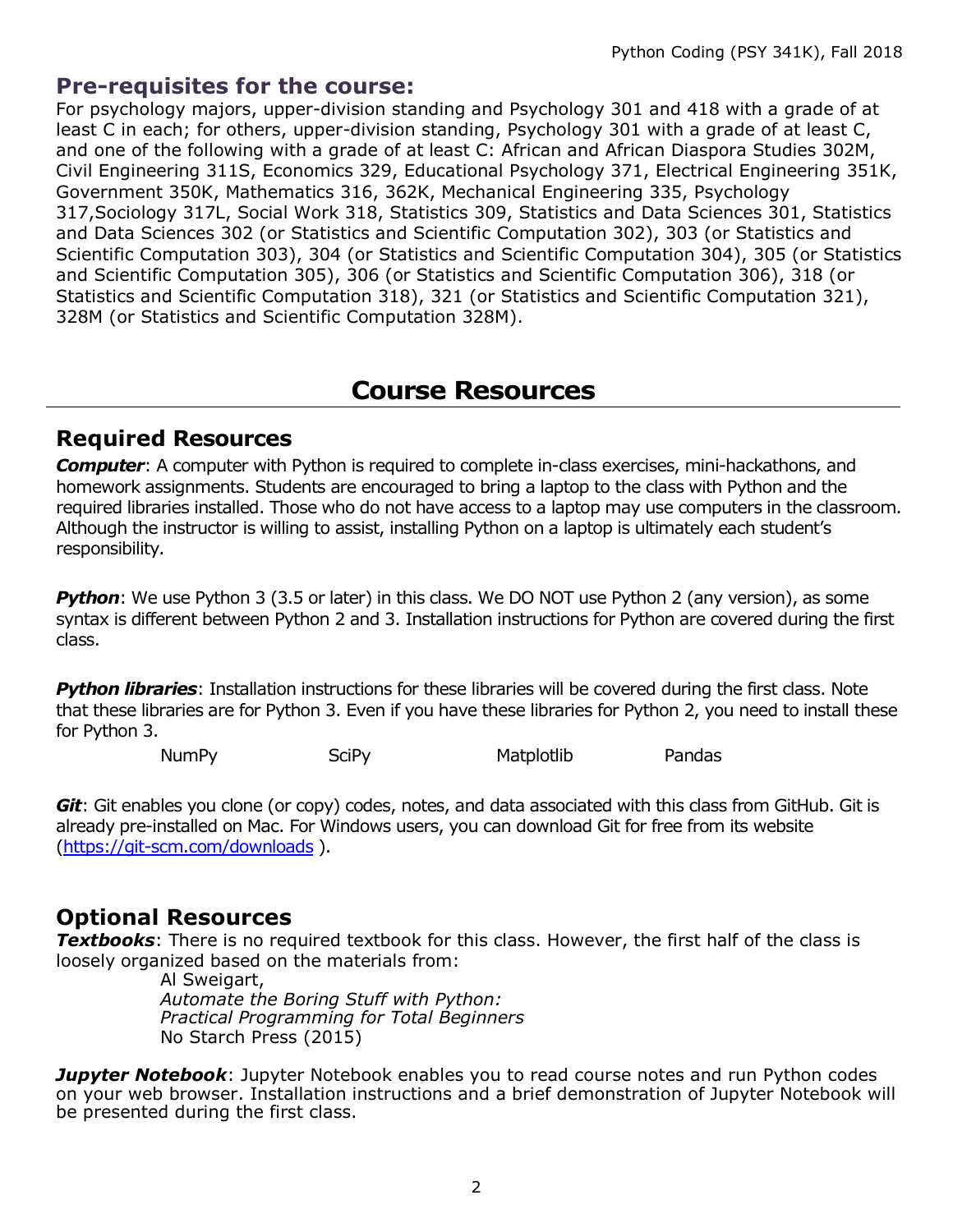#### **Course Materials**

*Course Notes*: Course notes are in Jupyter Notebook format, and available from the instructor's GitHub repository at:

#### *https://github.com/sathayas/JupyterPythonFall2018*

Students may clone the repository or download individual documents to be opened in Jupyter notebook on their computer. Alternatively, students can view the notes on their web browser. When viewed in a web browser, codes cannot be executed. Links to individual notes will be provided on Canvas. *Please note that notes will be added and updated throughout the semester.*

*Codes & Data*: Some example codes and data used during the class, as well as sample solutions for in-class exercises and homework assignments, will be available on GitHub at

*https://github.com/sathayas/PythonClassFall2018*

Students may clone the repository or download individual code or data file to be saved on their computer. Codes can also be viewed on a web browser. Codes are organized into folders for different modules. Links to folders are provided on Canvas.

# **Grading**

#### **Homework Assignments (60%)**

There will be five homework assignments throughout the semester. Homework assignments will be posted on Canvas. In each assignment, students are asked to write Python codes to solve problems. Students are expected to turn in the source code(s) associated with each assignment on Canvas.

The four highest scores, out of five homework assignments (15% each), will be used to determine the final score.

## **Mini-Hackathons (30%)**

There will be two mini-hackathons during the semester, each accounting for 15% of the grade. Each mini-hackathon is a group programming project by a team of 2-3 students. Two class periods will be devoted for each mini-hackathon. Students will be given a list of problems to be addressed prior to a mini-hackathon, and each student will choose a topic of interest. Those selecting the same topic will be organized into teams. The size of each team will be 2-3 students; if there is any uneven distribution of students, the instructor will merge / split teams into appropriate sizes. Each team will code collectively to address the problem, present their code and the solution to the problem, and submit the code.

## **Code Presentations (10+%)**

Students present their code during in-class exercises. Students can post their code using the Discussion function on Canvas during a class, by responding to a post by the instructor. Among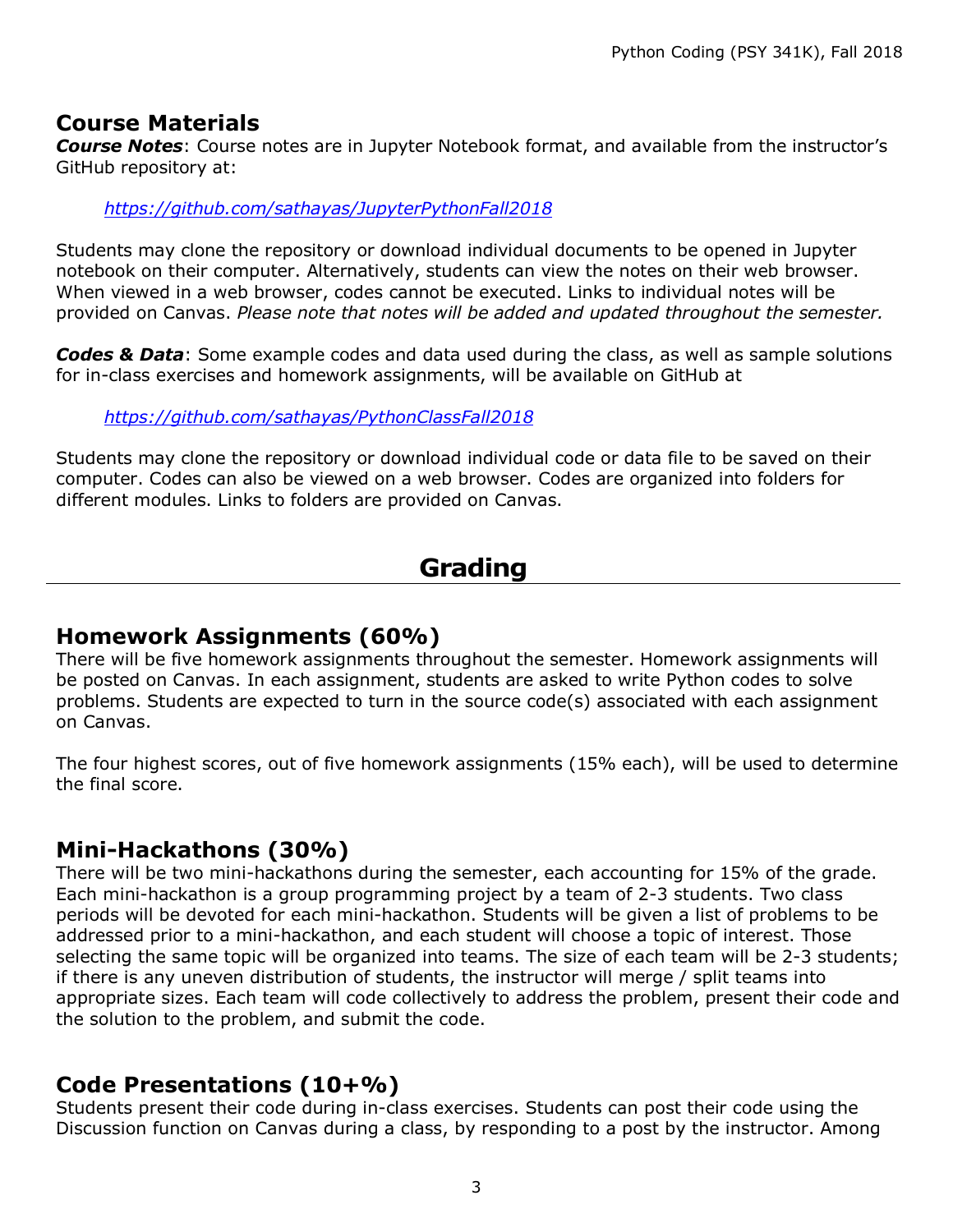posted submissions, one student is selected to explain his/her code to the class. Students can earn:

- 7% First code presentation
- 3% Second code presentation
- 1% Third and subsequent code presentations

The instructor will ensure that different students have opportunities to present when selecting a submission. The priority will be given to students earning the most points for the code presentation. Depending on the number of presentations, a student may earn more than 10% for code presentations. The excess points will be added during the calculation of the final grade. If a student's percentage points for the final grade exceed 100%, then the grade will be capped at 100%.

## **Final Grade**

The final grade is based on the percentage of possible points from the homework assignments, mini-hackathons, and code presentations (capped at 100%):

| Percentage | Grade | Percentage | Grade |
|------------|-------|------------|-------|
| 93-100     | А     | 67-69.99   | D+    |
| 90-92.99   | А-    | 63-66.99   | D     |
| 87-89.99   | B+    | 60-62.99   | D-    |
| 83-86.99   | B     | Below 60   | F     |
| 80-82.99   | B-    |            |       |
| 77-79.99   | C+    |            |       |
| 73-76.99   | C     |            |       |
| 70-72.99   | C-    |            |       |

# **Policies**

## **Attendance**

Attendance is mandatory for the mid-term and final mini-hackathons. If you are unable to attend these due to religious holidays or extenuating circumstances (e.g., health issues, family emergencies), please consult the instructor as soon as possible so that an alternate arrangement can be made. The instructor will not track attendance for regular (non-hackathon) sessions. However, if you are not in the class, you will not be able to earn points for code presentations.

## **Late Assignments**

Unless a student receives a prior permission from the instructor for a late submission, points will be deducted for assignments turned in late according to the following rule:

- Before the solution is presented in the class  $-1\%$
- After the solution is presented in the class:

| $<$ 1 day late        | 2%  |
|-----------------------|-----|
| 2 days late           | 4%  |
| 3 days late           | 6%  |
| More than 3 days late | 8%  |
| More than a week late | 15% |
|                       |     |

If there is an extenuating circumstance (e.g., health problems, family emergencies, etc.) to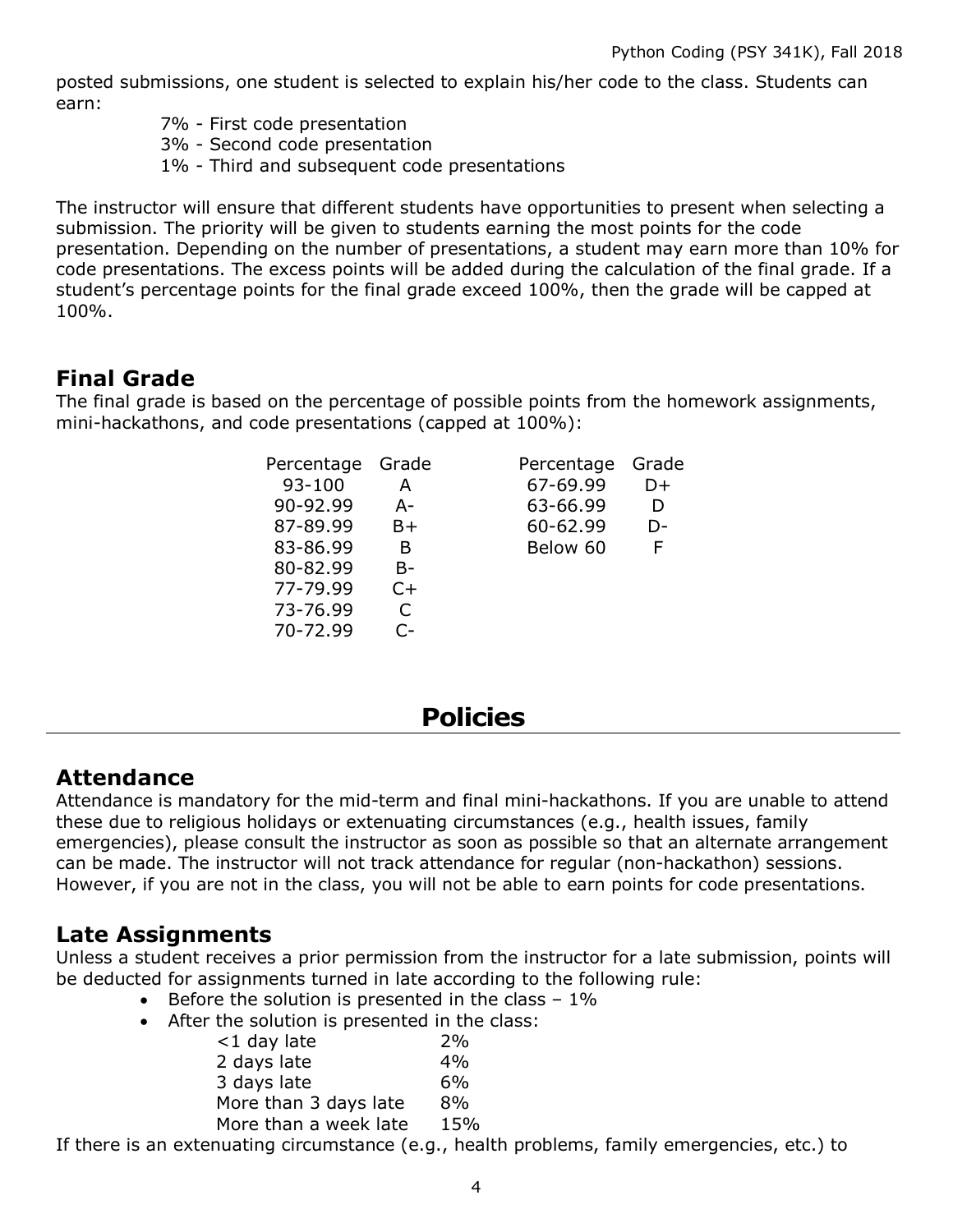prevent you from submitting a homework assignment, *to avoid reduced points*, please ask the instructor's permission for a late submission *BEFORE* the deadline. When there is a late submission with a prior approval, the instructor may delay posting the solution on GitHub.

## **Group Submissions**

Students may work together on a homework assignment. If students do work together, the students in the same group may submit identical codes. Each student is still responsible for submitting homework assignments individually on Canvas. When your homework assignment submission is part of a group submission, you must comment in your submission (either in the code itself or using the comment function in Canvas) whom you worked with. If nearly identical codes are submitted without noting any collaboration, such submissions are considered cheating. When students are working together, their group size may not exceed 4.

# **Academic Integrity**

Plagiarism, cheating, collusion, and any other form of academic misconduct are considered a serious offence. The instructor will follow the definition of academic misconduct defined by Chapter 11, Student Discipline and Conduct, of the Institutional Rules on Student Services and Activities when determining whether such an infraction has taken place. Students can find materials on student conduct and academic integrity at

#### http://deanofstudents.utexas.edu/sjs/acint\_student.php

*Please note that the instructor will report any incident of academic misconduct.* The sanction for an academic misconduct ranges from reduced points on assignments to dismissal from the university, depending on a student's prior records on academic misconduct.

## **Students with Disabilities and Different Learning Styles**

This class respects and welcomes students of all backgrounds, identities, and abilities. If there are circumstances that make our learning environment and activities difficult, if you have medical information that you need to share with me, or if you need specific arrangements in case the building needs to be evacuated, please let me know. I am committed to creating an effective learning environment for all students, but I can only do so if you discuss your needs with me as early as possible. I promise to maintain the confidentiality of these discussions. If appropriate, also contact Services for Students with Disabilities, 512-471-6259 (voice) or 1-866-329- 3986 (video phone). http://ddce.utexas.edu/disability/about/